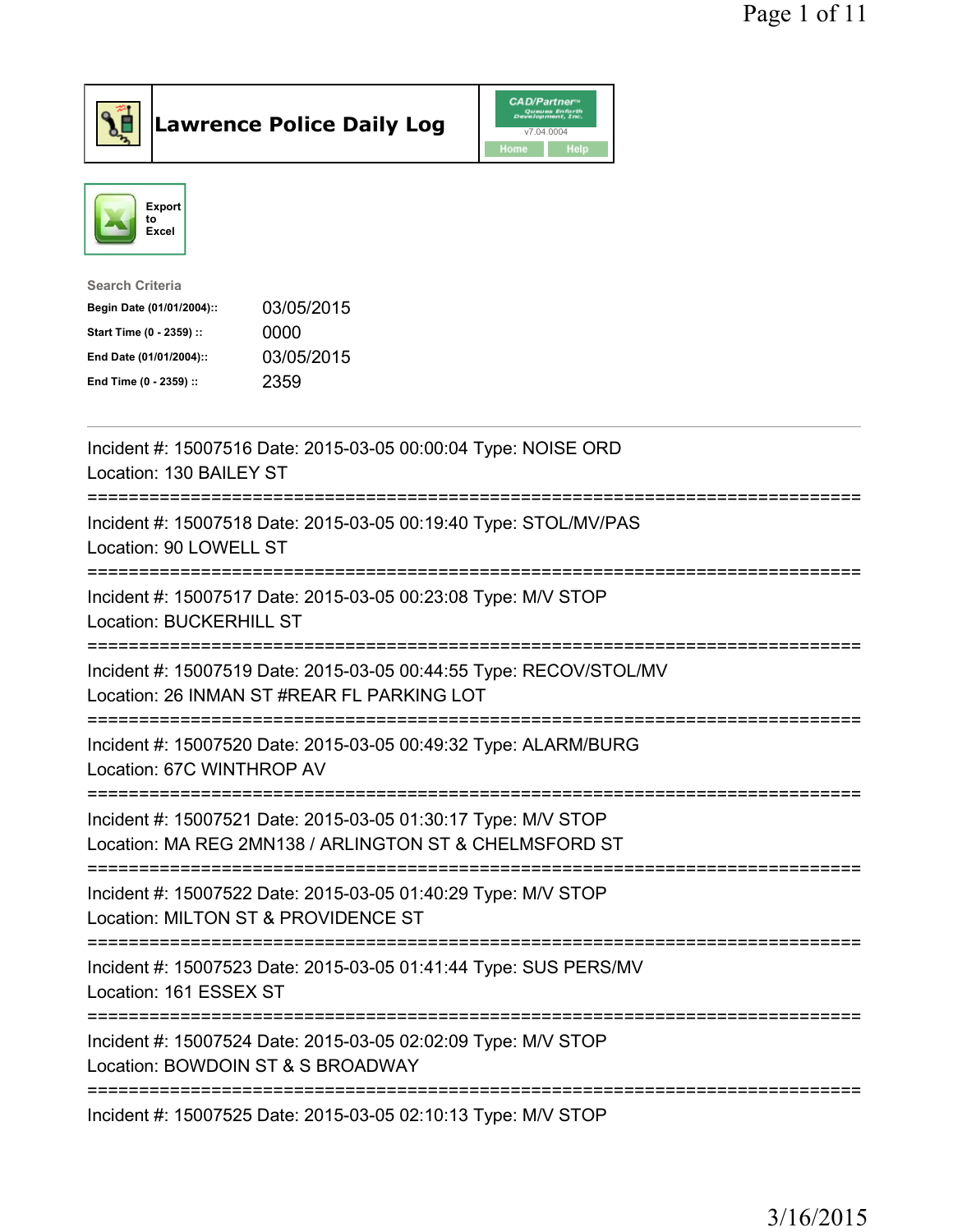| Location: NEWTON ST & SALEM ST                                                                                                        |
|---------------------------------------------------------------------------------------------------------------------------------------|
| Incident #: 15007526 Date: 2015-03-05 02:16:27 Type: M/V STOP<br>Location: 383 LOWELL ST                                              |
| Incident #: 15007527 Date: 2015-03-05 02:23:38 Type: M/V STOP<br>Location: BROADWAY & LOWELL ST<br>===========================        |
| Incident #: 15007528 Date: 2015-03-05 02:35:21 Type: M/V STOP<br>Location: N PARISH RD & OSGOOD ST                                    |
| Incident #: 15007529 Date: 2015-03-05 02:47:37 Type: TOW OF M/V<br>Location: 7 CAMELLA TEOLI WY                                       |
| Incident #: 15007530 Date: 2015-03-05 03:13:28 Type: TOW OF M/V<br>Location: 7 CAMELLA TEOLI WY<br>======================             |
| Incident #: 15007531 Date: 2015-03-05 03:35:50 Type: M/V STOP<br>Location: 114 SUMMER ST                                              |
| Incident #: 15007532 Date: 2015-03-05 03:53:11 Type: M/V STOP<br><b>Location: MANCHESTER ST</b>                                       |
| Incident #: 15007533 Date: 2015-03-05 05:01:38 Type: ALARMS<br>Location: PEOPLES UNITED / 10 S BROADWAY<br>========================== |
| Incident #: 15007534 Date: 2015-03-05 05:34:39 Type: FIRE/MV<br>Location: WATER ST & CHANDLER ST                                      |
| Incident #: 15007535 Date: 2015-03-05 06:04:28 Type: ALARMS<br>Location: CITY HALL / 200 COMMON ST                                    |
| ================================<br>Incident #: 15007536 Date: 2015-03-05 06:41:34 Type: DISTURBANCE<br>Location: 26 INMAN ST         |
| ===================================<br>Incident #: 15007537 Date: 2015-03-05 07:19:49 Type: MV/BLOCKING<br>Location: 42 CANTON ST     |
| Incident #: 15007538 Date: 2015-03-05 07:21:27 Type: ALARM/HOLD<br>Location: BRINKS INC / 9 POWERS ST                                 |
| Incident #: 15007539 Date: 2015-03-05 07:24:22 Type: TRESPASSING<br>Location: 45 BROADWAY                                             |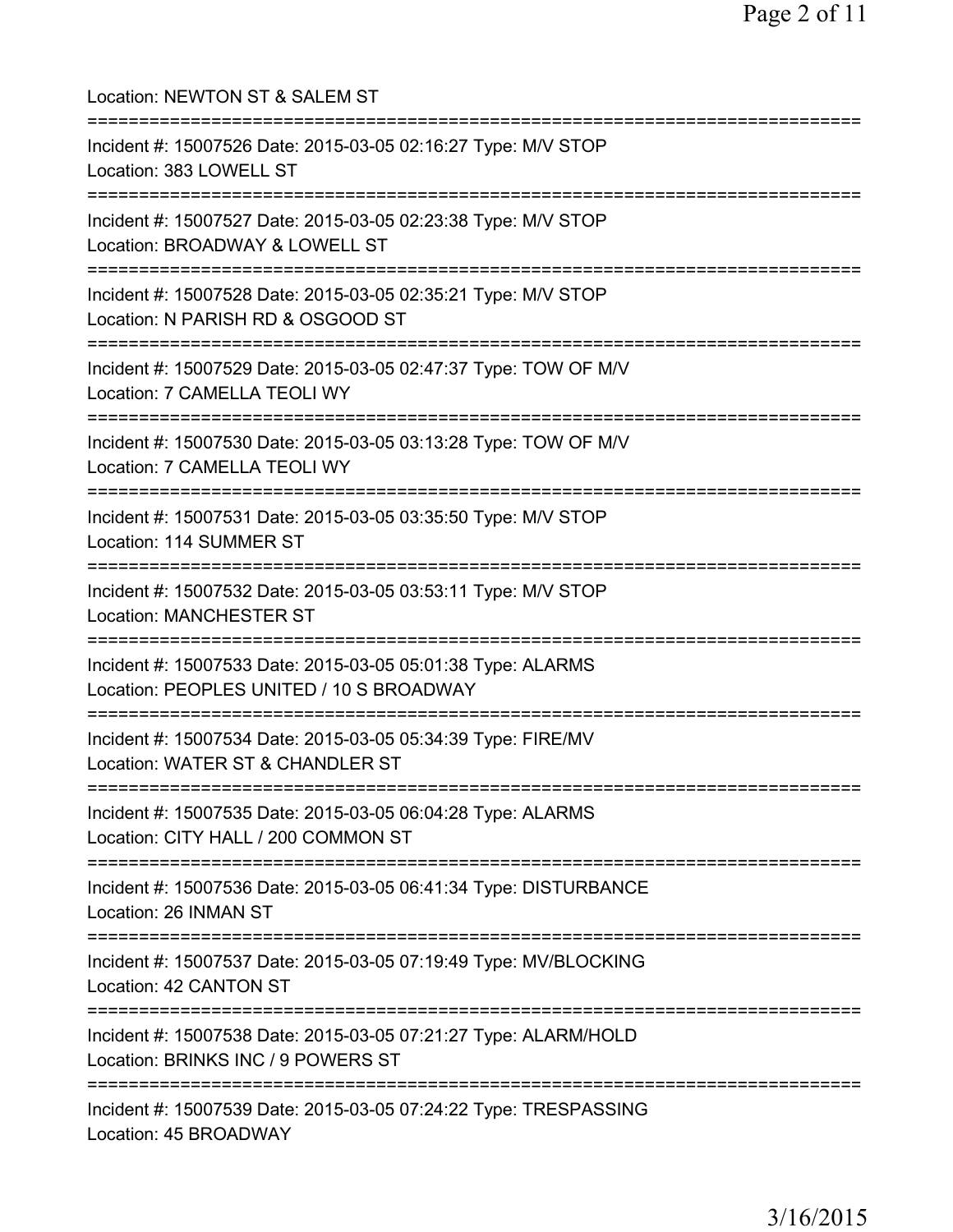| Incident #: 15007540 Date: 2015-03-05 07:27:29 Type: MEDIC SUPPORT<br>Location: 59 GROTON ST                                               |
|--------------------------------------------------------------------------------------------------------------------------------------------|
| Incident #: 15007541 Date: 2015-03-05 07:35:39 Type: NEIGHBOR PROB<br>Location: 239 FARNHAM ST                                             |
| Incident #: 15007542 Date: 2015-03-05 07:37:21 Type: LARCENY/PAST<br>Location: 188 HIGH ST                                                 |
| Incident #: 15007543 Date: 2015-03-05 07:43:08 Type: DISTURBANCE<br>Location: 526 LOWELL ST                                                |
| Incident #: 15007544 Date: 2015-03-05 08:27:00 Type: INVESTIGATION<br>Location: ARLINGTON SCHOOL / 150 ARLINGTON ST                        |
| Incident #: 15007545 Date: 2015-03-05 08:44:12 Type: ROBBERY ARMED<br>Location: 68 MELVIN ST                                               |
| Incident #: 15007546 Date: 2015-03-05 09:14:04 Type: TOW OF M/V<br>Location: 83 HANCOCK ST                                                 |
| Incident #: 15007547 Date: 2015-03-05 09:24:31 Type: ALARM/BURG<br>Location: RIO BAR AND GRILL / 9 APPLETON ST<br>======================== |
| Incident #: 15007548 Date: 2015-03-05 09:25:57 Type: TOW OF M/V<br>Location: 125 DORCHESTER ST                                             |
| Incident #: 15007549 Date: 2015-03-05 09:32:16 Type: TOW OF M/V<br>Location: 296 ESSEX ST                                                  |
| Incident #: 15007550 Date: 2015-03-05 09:37:29 Type: DISTURBANCE<br>Location: WALGREENS / 220 S BROADWAY                                   |
| Incident #: 15007551 Date: 2015-03-05 09:50:15 Type: COURT DOC SERVE<br>Location: 74 SALEM ST #11                                          |
| Incident #: 15007552 Date: 2015-03-05 09:50:43 Type: TOW OF M/V<br>Location: 71 SPRINGFIELD ST                                             |
| Incident #: 15007553 Date: 2015-03-05 10:09:54 Type: LOST PROPERTY<br>Location: 32 EXETER ST #1                                            |
|                                                                                                                                            |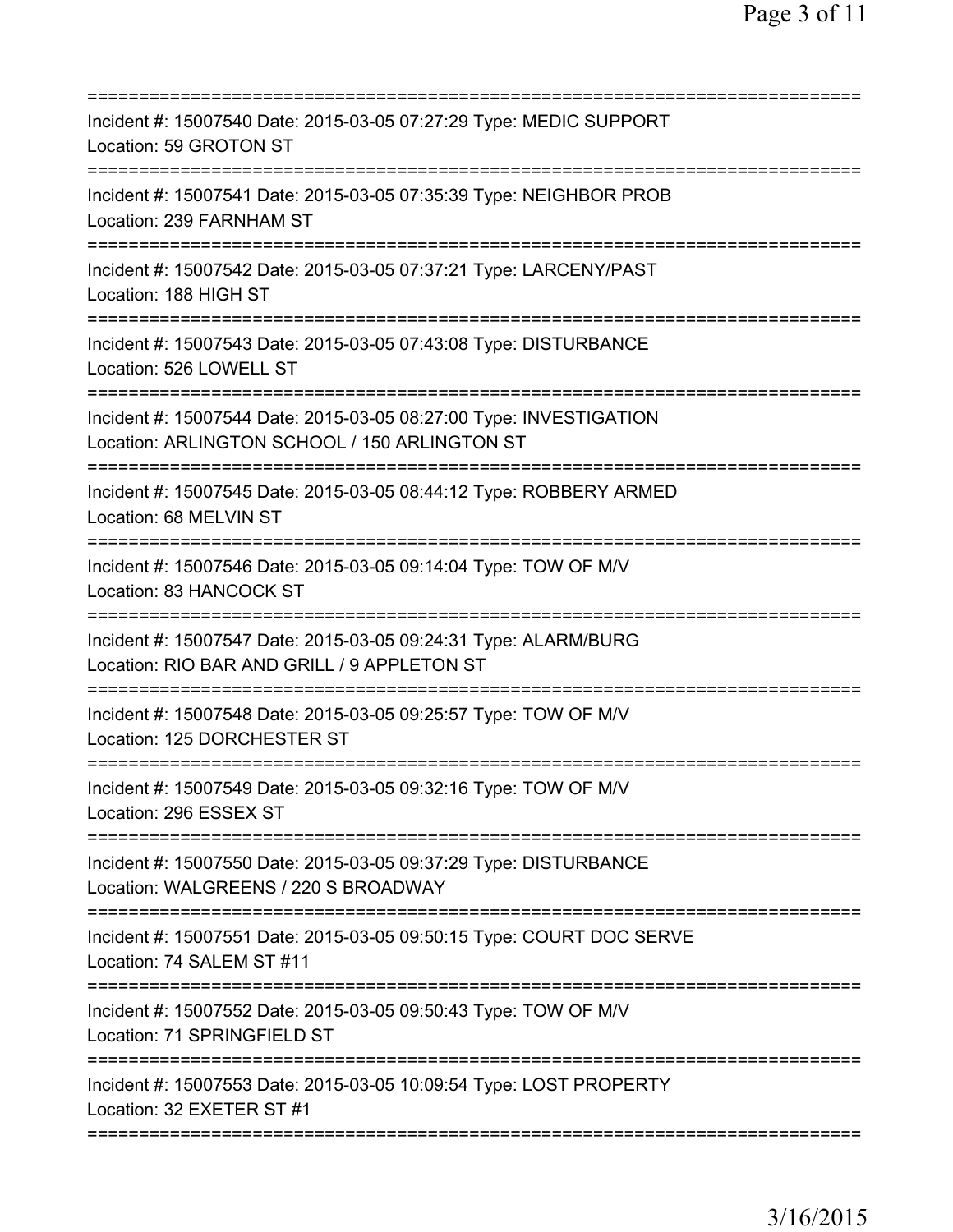| Incident #: 15007554 Date: 2015-03-05 10:16:37 Type: WARRANT SERVE<br>Location: 90 LOWELL ST           |
|--------------------------------------------------------------------------------------------------------|
| Incident #: 15007556 Date: 2015-03-05 10:21:09 Type: M/V STOP<br>Location: FRANKLIN ST & LOWELL ST     |
| Incident #: 15007555 Date: 2015-03-05 10:21:53 Type: SUS PERS/MV<br>Location: AMABLE / 304 JACKSON ST  |
| Incident #: 15007557 Date: 2015-03-05 10:23:11 Type: M/V STOP<br>Location: COMMON ST & NEWBURY ST      |
| Incident #: 15007558 Date: 2015-03-05 10:23:49 Type: MV/BLOCKING<br>Location: 57 BIGELOW ST            |
| Incident #: 15007559 Date: 2015-03-05 10:29:01 Type: TOW OF M/V<br>Location: 51 HAVERHILL ST           |
| Incident #: 15007560 Date: 2015-03-05 10:29:29 Type: SUS PERS/MV<br>Location: 14 ROWE ST               |
| Incident #: 15007561 Date: 2015-03-05 10:49:40 Type: M/V STOP<br>Location: CANAL ST & UNION ST         |
| Incident #: 15007562 Date: 2015-03-05 10:50:42 Type: HIT & RUN M/V<br>Location: 10 DIAMOND ST          |
| Incident #: 15007563 Date: 2015-03-05 11:11:49 Type: AUTO ACC/NO PI<br>Location: 12 METHUEN ST         |
| Incident #: 15007564 Date: 2015-03-05 11:32:12 Type: DISABLED MV<br>Location: 347 HAVERHILL ST         |
| Incident #: 15007565 Date: 2015-03-05 11:39:49 Type: AUTO ACC/NO PI<br>Location: LOWELL ST & MARGIN ST |
| Incident #: 15007566 Date: 2015-03-05 11:45:06 Type: TOW OF M/V<br>Location: 188 HIGH ST               |
| Incident #: 15007567 Date: 2015-03-05 11:47:20 Type: ALARM/HOLD<br>Location: 54 ROLLINS ST             |
| Incident #: 15007568 Date: 2015-03-05 11:57:49 Type: RECOV/STOL/MV                                     |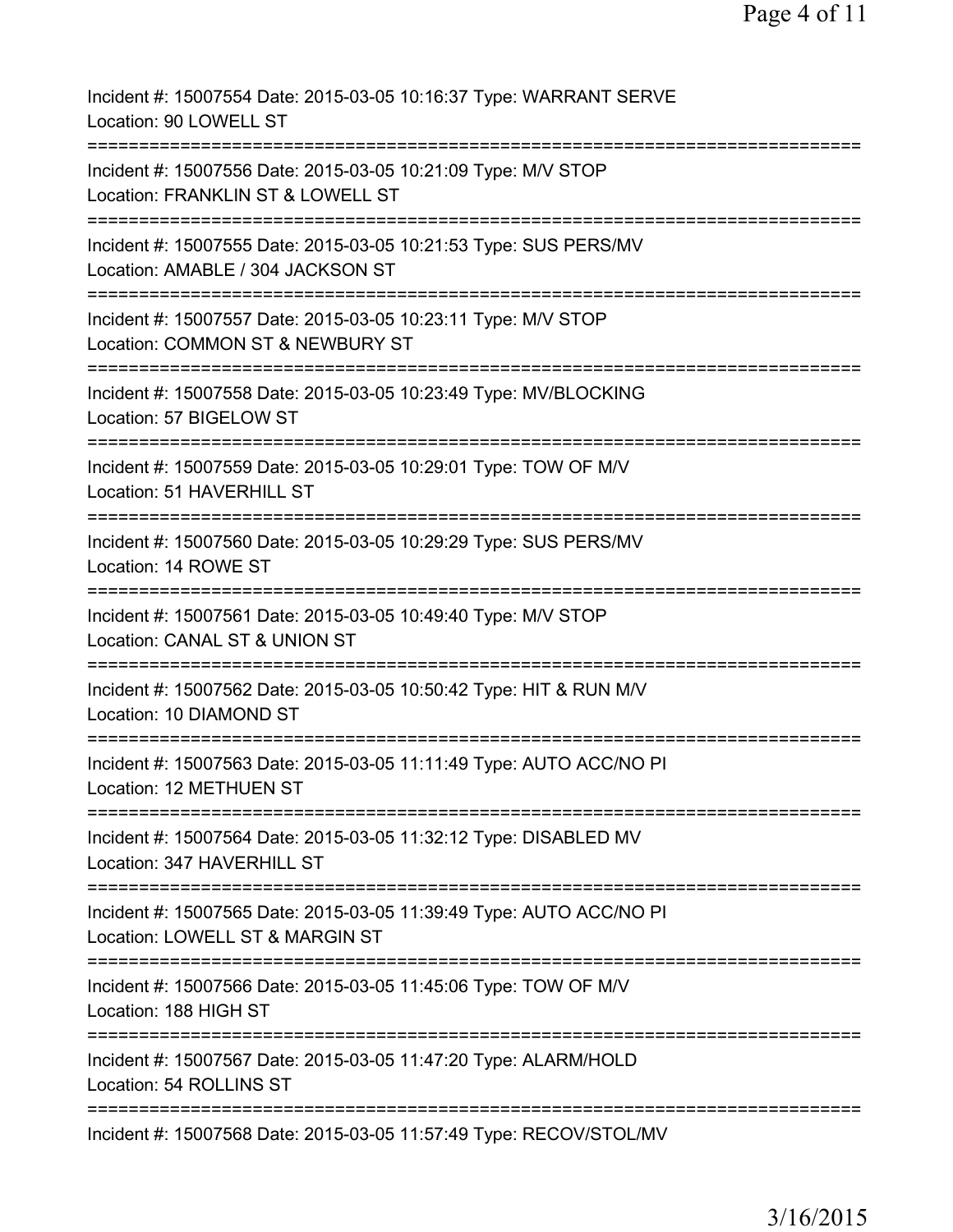Location: 49 DRACUT ST =========================================================================== Incident #: 15007569 Date: 2015-03-05 12:40:19 Type: M/V STOP Location: BROADWAY & HAVERHILL ST =========================================================================== Incident #: 15007570 Date: 2015-03-05 12:45:38 Type: AUTO ACC/NO PI Location: 266 SALEM ST =========================================================================== Incident #: 15007571 Date: 2015-03-05 12:47:08 Type: M/V STOP Location: 20 SPRINGFIELD ST =========================================================================== Incident #: 15007572 Date: 2015-03-05 12:58:44 Type: CK WELL BEING Location: 42 JENNINGS ST =========================================================================== Incident #: 15007573 Date: 2015-03-05 13:03:40 Type: MEDIC SUPPORT Location: 87 DORCHESTER ST FL 1ST =========================================================================== Incident #: 15007574 Date: 2015-03-05 13:15:45 Type: AUTO ACC/PI Location: CANAL ST & UNION ST =========================================================================== Incident #: 15007575 Date: 2015-03-05 13:22:25 Type: AUTO ACC/NO PI Location: PARK ST & SPRUCE ST =========================================================================== Incident #: 15007576 Date: 2015-03-05 13:24:09 Type: NEIGHBOR PROB Location: 14 YOUNG AV =========================================================================== Incident #: 15007577 Date: 2015-03-05 13:29:20 Type: SUS PERS/MV Location: HAFFNERS GAS STATION / 262 LAWRENCE ST =========================================================================== Incident #: 15007578 Date: 2015-03-05 13:37:22 Type: CK WELL BEING Location: 432 S BROADWAY =========================================================================== Incident #: 15007579 Date: 2015-03-05 13:49:24 Type: 209A/SERVE Location: 81 ARLINGTON ST =========================================================================== Incident #: 15007580 Date: 2015-03-05 13:58:58 Type: M/V STOP Location: NEW BALANCE ATHLETIC SHOE CORP / 5 S UNION ST =========================================================================== Incident #: 15007582 Date: 2015-03-05 14:03:24 Type: THREATS Location: WALK-IN / 35 ORCHARD ST #1 =========================================================================== Incident #: 15007581 Date: 2015-03-05 14:03:58 Type: MEDIC SUPPORT Location: 233 HAVERHILL ST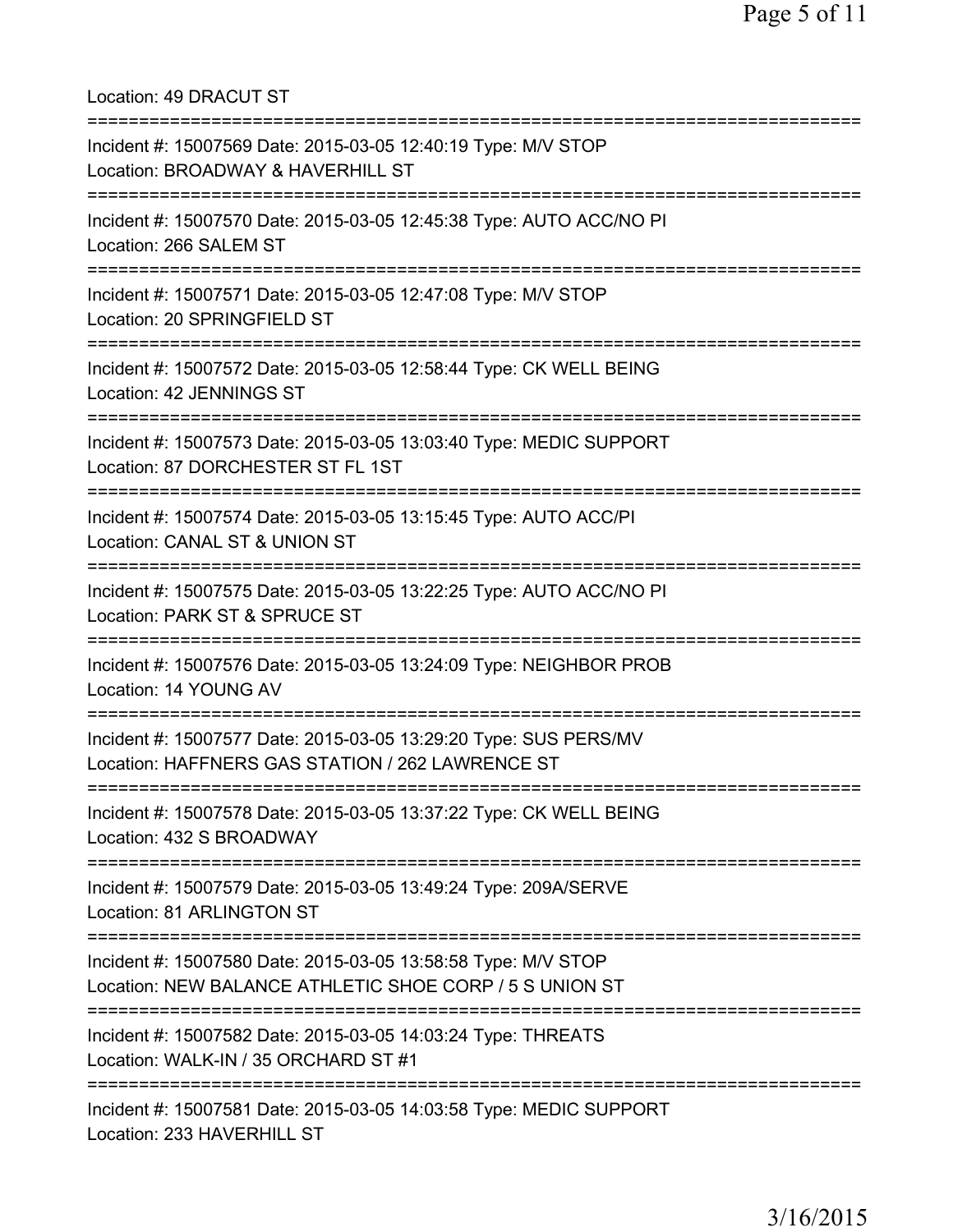| Incident #: 15007583 Date: 2015-03-05 14:09:25 Type: M/V STOP<br>Location: FERRY ST & PROSPECT ST<br>===========================                        |
|---------------------------------------------------------------------------------------------------------------------------------------------------------|
| Incident #: 15007584 Date: 2015-03-05 14:14:51 Type: A&B PAST<br>Location: 5 JACKSON CT                                                                 |
| Incident #: 15007585 Date: 2015-03-05 14:19:10 Type: SUS PERS/MV<br>Location: 286 BROADWAY                                                              |
| Incident #: 15007586 Date: 2015-03-05 14:34:41 Type: HIT & RUN M/V<br>Location: WALK-IN / 125 AMESBURY ST                                               |
| Incident #: 15007587 Date: 2015-03-05 14:37:14 Type: ALARM/BURG<br>Location: BRANCO THE FLORIST / 89 ESSEX ST<br>========================               |
| Incident #: 15007589 Date: 2015-03-05 14:39:21 Type: SUS PERS/MV<br>Location: 30 MYRTLE CT                                                              |
| Incident #: 15007588 Date: 2015-03-05 14:39:26 Type: HIT & RUN M/V<br>Location: 33 BROOK ST                                                             |
| Incident #: 15007590 Date: 2015-03-05 14:43:17 Type: AUTO ACC/NO PI<br>Location: PARKER ST & SALEM ST<br>============================<br>============== |
| Incident #: 15007591 Date: 2015-03-05 14:46:02 Type: AUTO ACC/UNK PI<br>Location: COMMONWEALTH DR & MARSTON ST                                          |
| Incident #: 15007592 Date: 2015-03-05 15:01:25 Type: LOST PROPERTY<br>Location: 49 AUBURN ST #C<br>;===================================                 |
| Incident #: 15007593 Date: 2015-03-05 15:06:47 Type: SUICIDE ATTEMPT<br>Location: 47 CENTRE ST FL 1ST                                                   |
| Incident #: 15007594 Date: 2015-03-05 15:09:29 Type: SUS PERS/MV<br>Location: LAWRENCE PUBLIC LIBRARY / 51 LAWRENCE ST                                  |
| Incident #: 15007595 Date: 2015-03-05 15:19:27 Type: MV/BLOCKING<br>Location: 83 PARK ST                                                                |
| Incident #: 15007596 Date: 2015-03-05 15:25:30 Type: A&B D/W PAST<br>Location: WALK-IN / 47 TREMONT ST FL 2                                             |
|                                                                                                                                                         |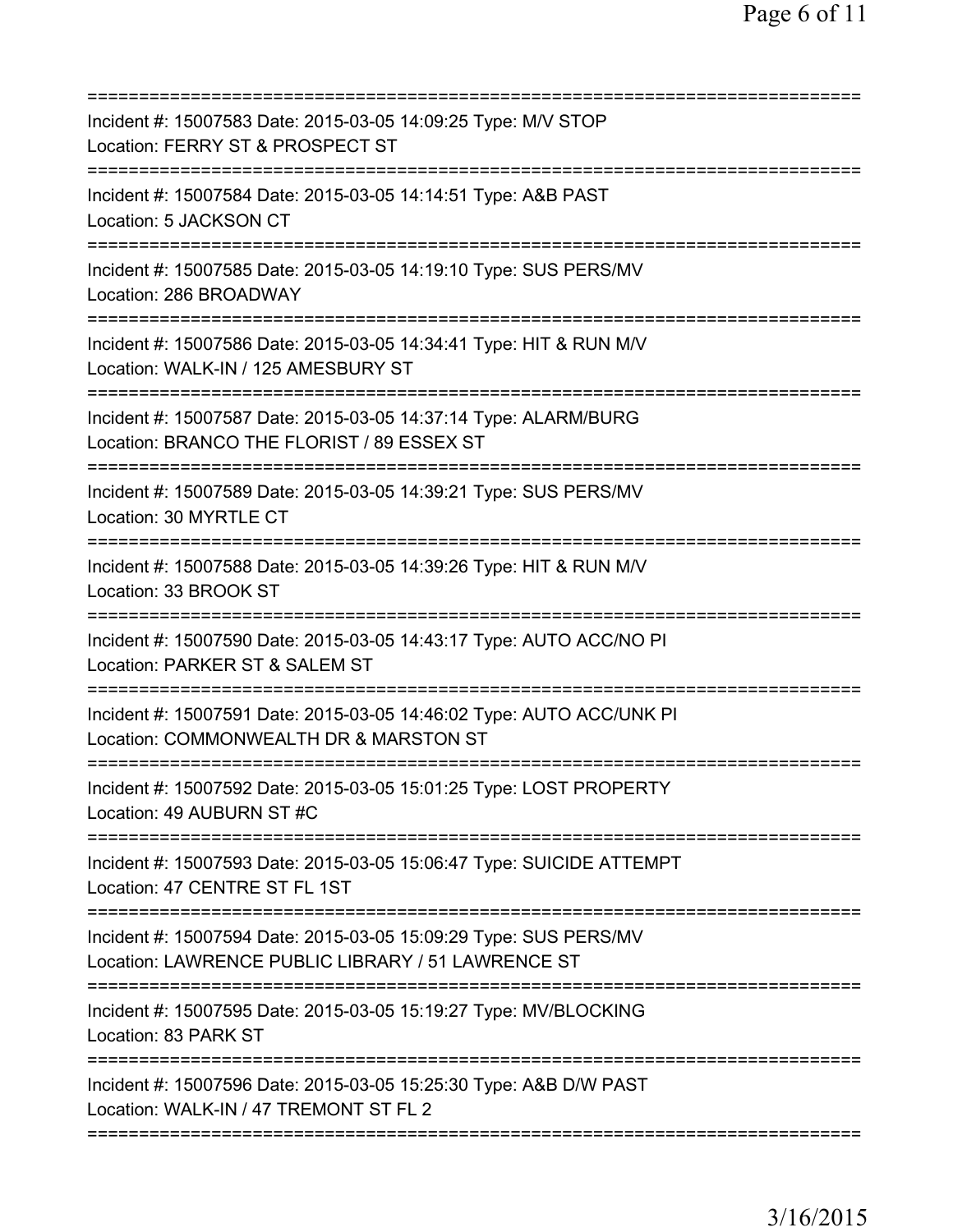Page 7 of 11

| Incident #: 15007597 Date: 2015-03-05 15:29:40 Type: LIC PLATE STO<br>Location: 50 NESMITH ST                              |
|----------------------------------------------------------------------------------------------------------------------------|
| Incident #: 15007598 Date: 2015-03-05 15:30:39 Type: A&B PAST<br>Location: 8 WARREN ST                                     |
| Incident #: 15007599 Date: 2015-03-05 15:32:15 Type: INVESTIGATION<br>Location: 70 N PARISH RD                             |
| Incident #: 15007600 Date: 2015-03-05 15:43:22 Type: HIT & RUN M/V<br>Location: WALK-IN / 25 MARSTON ST                    |
| =====================<br>Incident #: 15007601 Date: 2015-03-05 15:46:14 Type: MV/BLOCKING<br>Location: ALMA ST & MYRTLE ST |
| Incident #: 15007602 Date: 2015-03-05 15:47:41 Type: TRESPASSING<br>Location: 34 BERKELEY ST                               |
| Incident #: 15007603 Date: 2015-03-05 15:48:14 Type: M/V STOP<br>Location: S UNION ST & SALEM ST                           |
| ========<br>Incident #: 15007604 Date: 2015-03-05 15:57:30 Type: KEEP PEACE<br>Location: 286 HOWARD ST FL 2                |
| ---------<br>Incident #: 15007605 Date: 2015-03-05 15:59:14 Type: AUTO ACC/UNK PI<br>Location: 28 MELROSE ST               |
| Incident #: 15007606 Date: 2015-03-05 16:06:28 Type: DISABLED MV<br>Location: CENTRAL BRIDGE / 0 MERRIMACK ST              |
| Incident #: 15007607 Date: 2015-03-05 16:06:47 Type: SUS PERS/MV<br>Location: CENTRAL BRIDGE / 0 MERRIMACK ST              |
| Incident #: 15007608 Date: 2015-03-05 16:08:46 Type: AUTO ACC/NO PI<br>Location: 105 ALDER ST                              |
| Incident #: 15007609 Date: 2015-03-05 16:36:40 Type: NEIGHBOR PROB<br>Location: 73 ELM ST FL 2                             |
| Incident #: 15007610 Date: 2015-03-05 16:41:01 Type: CK WELL BEING<br>Location: BERKELEY ST & JACKSON ST                   |
| Incident #: 15007611 Date: 2015-03-05 16:45:09 Type: LARCENY/PAST                                                          |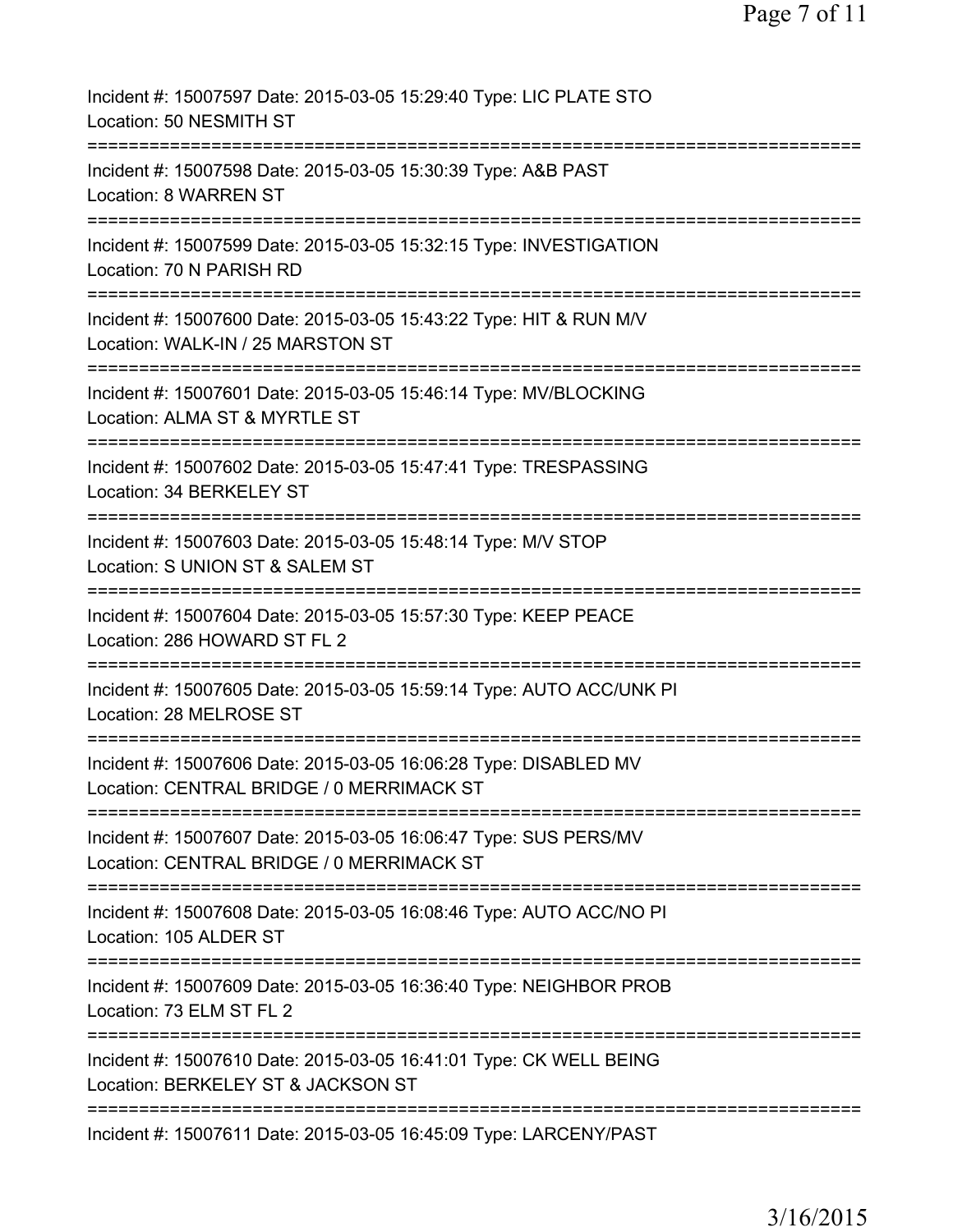| Location: 360 MERRIMACK ST #BLUIDLING 9 FL ENTRANCE I                                                                                            |
|--------------------------------------------------------------------------------------------------------------------------------------------------|
| Incident #: 15007612 Date: 2015-03-05 16:53:35 Type: AUTO ACC/NO PI<br>Location: BAILEY ST & PARKER ST<br>====================================== |
| Incident #: 15007613 Date: 2015-03-05 17:12:03 Type: HIT & RUN M/V<br>Location: 32 LAWRENCE ST<br>=================================              |
| Incident #: 15007614 Date: 2015-03-05 17:21:19 Type: SUS PERS/MV<br>Location: AMESBURY ST & ESSEX ST                                             |
| Incident #: 15007615 Date: 2015-03-05 17:33:30 Type: KEEP PEACE<br>Location: 82 BERNARD AV                                                       |
| Incident #: 15007616 Date: 2015-03-05 17:48:16 Type: DISORDERLY<br>Location: AMESBURY ST & COMMON ST<br>:========================                |
| Incident #: 15007617 Date: 2015-03-05 17:49:22 Type: MV/BLOCKING<br>Location: 527 HAVERHILL ST<br>=====================================          |
| Incident #: 15007618 Date: 2015-03-05 18:13:46 Type: M/V STOP<br>Location: S UNION ST & WINTHROP AV                                              |
| Incident #: 15007619 Date: 2015-03-05 18:17:32 Type: HIT & RUN M/V<br>Location: MERRIMACK ST & 495 OFF RAMP                                      |
| Incident #: 15007620 Date: 2015-03-05 18:51:22 Type: M/V STOP<br><b>Location: FALLS BRIDGE</b>                                                   |
| Incident #: 15007621 Date: 2015-03-05 18:58:35 Type: UNWANTEDGUEST<br>Location: BREAD AND ROSES / 58 NEWBURY ST                                  |
| Incident #: 15007622 Date: 2015-03-05 19:02:24 Type: M/V STOP<br>Location: PLEASANT ST & WOODLAND ST                                             |
| Incident #: 15007623 Date: 2015-03-05 19:02:51 Type: MISSING PERS<br>Location: LAWRENCE HIGH SCHOOL / 70 N PARISH RD                             |
| Incident #: 15007624 Date: 2015-03-05 19:04:05 Type: ALARMS<br>Location: 43 JACKSON ST                                                           |
| Incident #: 15007625 Date: 2015-03-05 19:04:57 Type: CK WELL BEING<br>Location: GUILMETTE SCHOOL / 80 BODWELL ST                                 |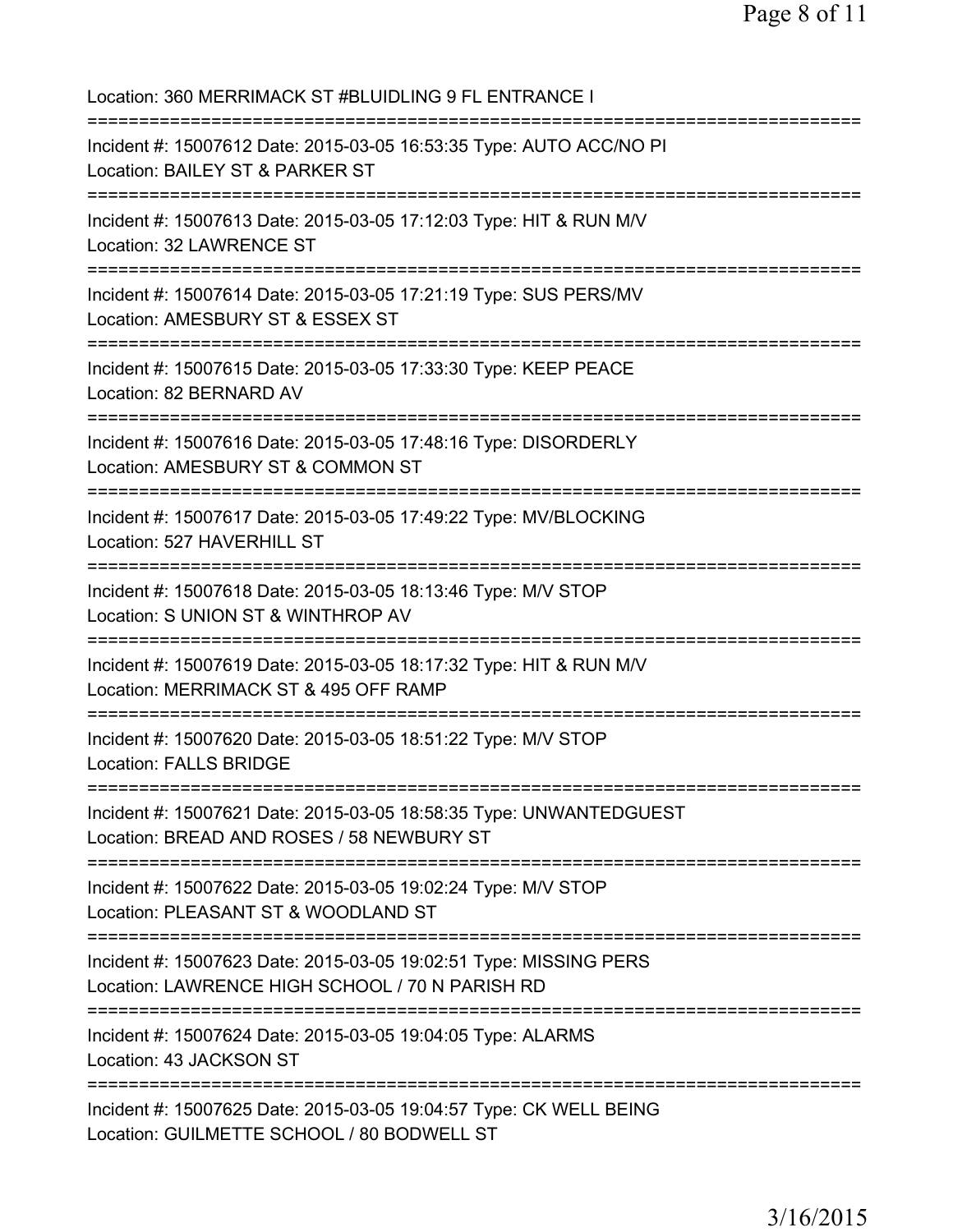| Incident #: 15007626 Date: 2015-03-05 19:08:24 Type: M/V STOP<br>Location: FALLS BRIDGE / null<br>======================                    |
|---------------------------------------------------------------------------------------------------------------------------------------------|
| Incident #: 15007627 Date: 2015-03-05 19:14:14 Type: GUN CALL<br>Location: 9 PACKARD ST                                                     |
| Incident #: 15007628 Date: 2015-03-05 19:16:49 Type: M/V STOP<br>Location: METHUEN ST & UNION ST                                            |
| Incident #: 15007629 Date: 2015-03-05 19:18:05 Type: SUS PERS/MV<br>Location: 527 HAVERHILL ST #BACK                                        |
| Incident #: 15007630 Date: 2015-03-05 19:20:38 Type: KEEP PEACE<br>Location: METRO PCS / 160 BROADWAY                                       |
| Incident #: 15007631 Date: 2015-03-05 19:22:25 Type: ALARMS<br>Location: 3 GARFIELD ST<br>======================================            |
| Incident #: 15007633 Date: 2015-03-05 19:24:36 Type: MEDIC SUPPORT<br>Location: 10 GRAFTON ST #3                                            |
| Incident #: 15007632 Date: 2015-03-05 19:24:50 Type: ALARM/BURG<br>Location: NE ELECTRICAL DIST / 104 GLENN ST #1B                          |
| Incident #: 15007634 Date: 2015-03-05 19:25:44 Type: SUS PERS/MV<br>Location: 14 ROWE ST                                                    |
| Incident #: 15007635 Date: 2015-03-05 19:34:11 Type: MEDIC SUPPORT<br>Location: 4 BASSWOOD ST FL 3<br>;==================================== |
| Incident #: 15007636 Date: 2015-03-05 19:45:37 Type: STOLEN PROP<br>Location: 345 HAVERHILL ST                                              |
| Incident #: 15007637 Date: 2015-03-05 19:45:55 Type: MV/BLOCKING<br><b>Location: 8 GRAICHEN TER</b>                                         |
| Incident #: 15007638 Date: 2015-03-05 19:48:53 Type: M/V STOP<br>Location: ABBOTT ST & FOSTER ST                                            |
| Incident #: 15007639 Date: 2015-03-05 20:06:58 Type: MV/BLOCKING<br>Location: GARDEN ST & UNION ST                                          |
|                                                                                                                                             |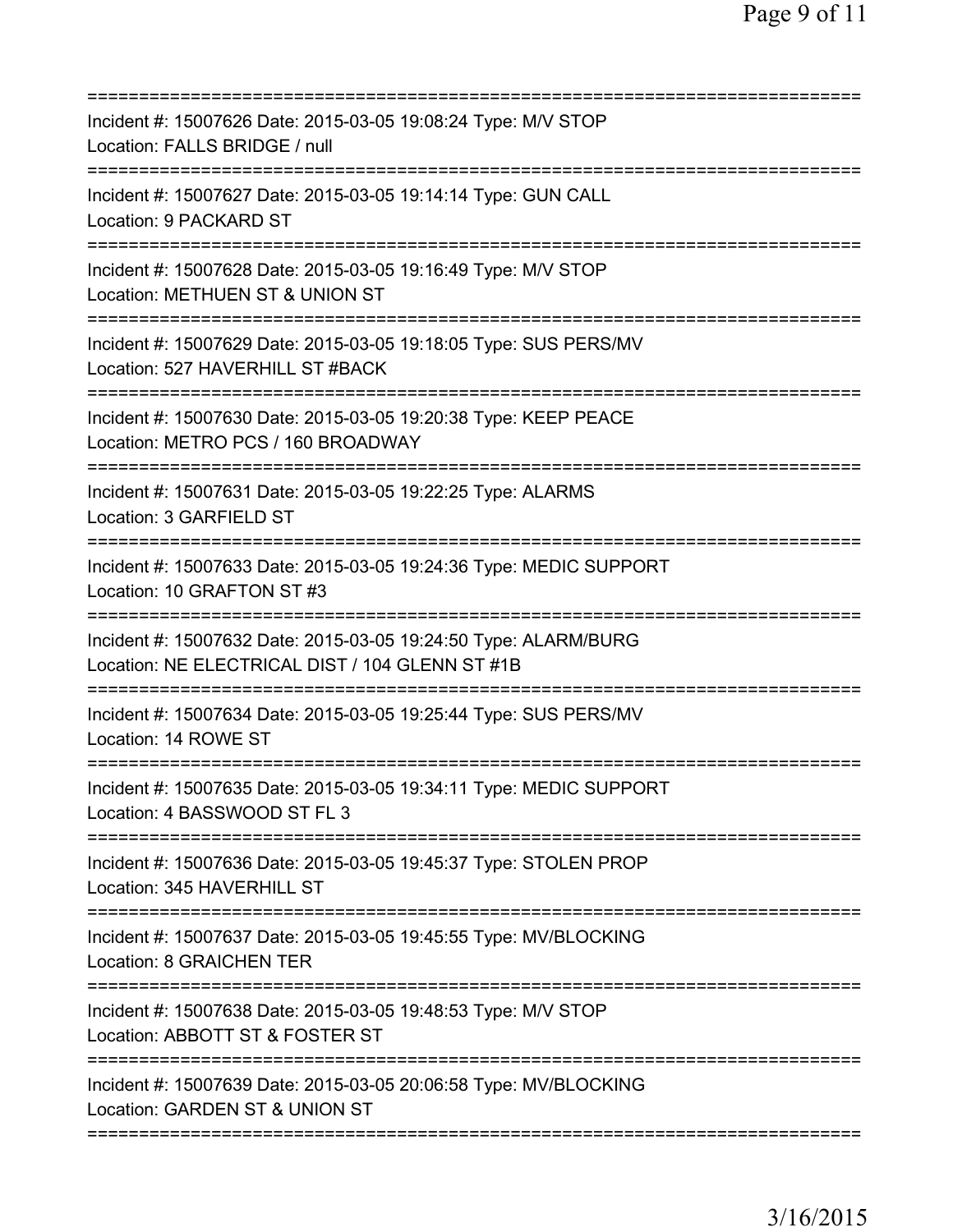| Incident #: 15007640 Date: 2015-03-05 20:22:09 Type: THREATS<br>Location: 13 BODWELL ST                                           |
|-----------------------------------------------------------------------------------------------------------------------------------|
| Incident #: 15007641 Date: 2015-03-05 20:26:44 Type: DISORDERLY<br>Location: 345 HAVERHILL ST #2A                                 |
| Incident #: 15007642 Date: 2015-03-05 20:30:41 Type: LIC PLATE STO<br>Location: 66 SHATTUCK ST                                    |
| Incident #: 15007643 Date: 2015-03-05 20:33:28 Type: A&B D/W PAST<br>Location: 90 LOWELL ST                                       |
| Incident #: 15007644 Date: 2015-03-05 20:36:24 Type: M/V STOP<br>Location: BROADWAY & HAVERHILL ST                                |
| ===========================<br>Incident #: 15007645 Date: 2015-03-05 20:40:14 Type: M/V STOP<br>Location: BROADWAY & HAVERHILL ST |
| =======================<br>Incident #: 15007646 Date: 2015-03-05 21:39:22 Type: TRESPASSING<br>Location: 6 DURHAM ST              |
| Incident #: 15007647 Date: 2015-03-05 21:42:56 Type: CK WELL BEING<br>Location: 18 FRANKLIN ST #707                               |
| Incident #: 15007648 Date: 2015-03-05 22:03:24 Type: AUTO ACC/UNK PI<br>Location: 109 BERKELEY ST                                 |
| Incident #: 15007649 Date: 2015-03-05 22:10:44 Type: M/V STOP<br>Location: AUBURN ST & HAMPSHIRE ST                               |
| Incident #: 15007650 Date: 2015-03-05 22:13:50 Type: HIT & RUN M/V<br>Location: 113 BERKELEY ST #2                                |
| Incident #: 15007651 Date: 2015-03-05 22:27:30 Type: WARRANT SERVE<br>Location: 383 HAVERHILL ST #3                               |
| ========================<br>Incident #: 15007652 Date: 2015-03-05 22:36:23 Type: SUS PERS/MV<br>Location: 60 CHICKERING ST        |
| Incident #: 15007653 Date: 2015-03-05 23:10:23 Type: M/V STOP<br>Location: ROYAL ST & SMITH ST                                    |
| Incident #: 15007654 Date: 2015-03-05 23:23:35 Type: M/V STOP                                                                     |